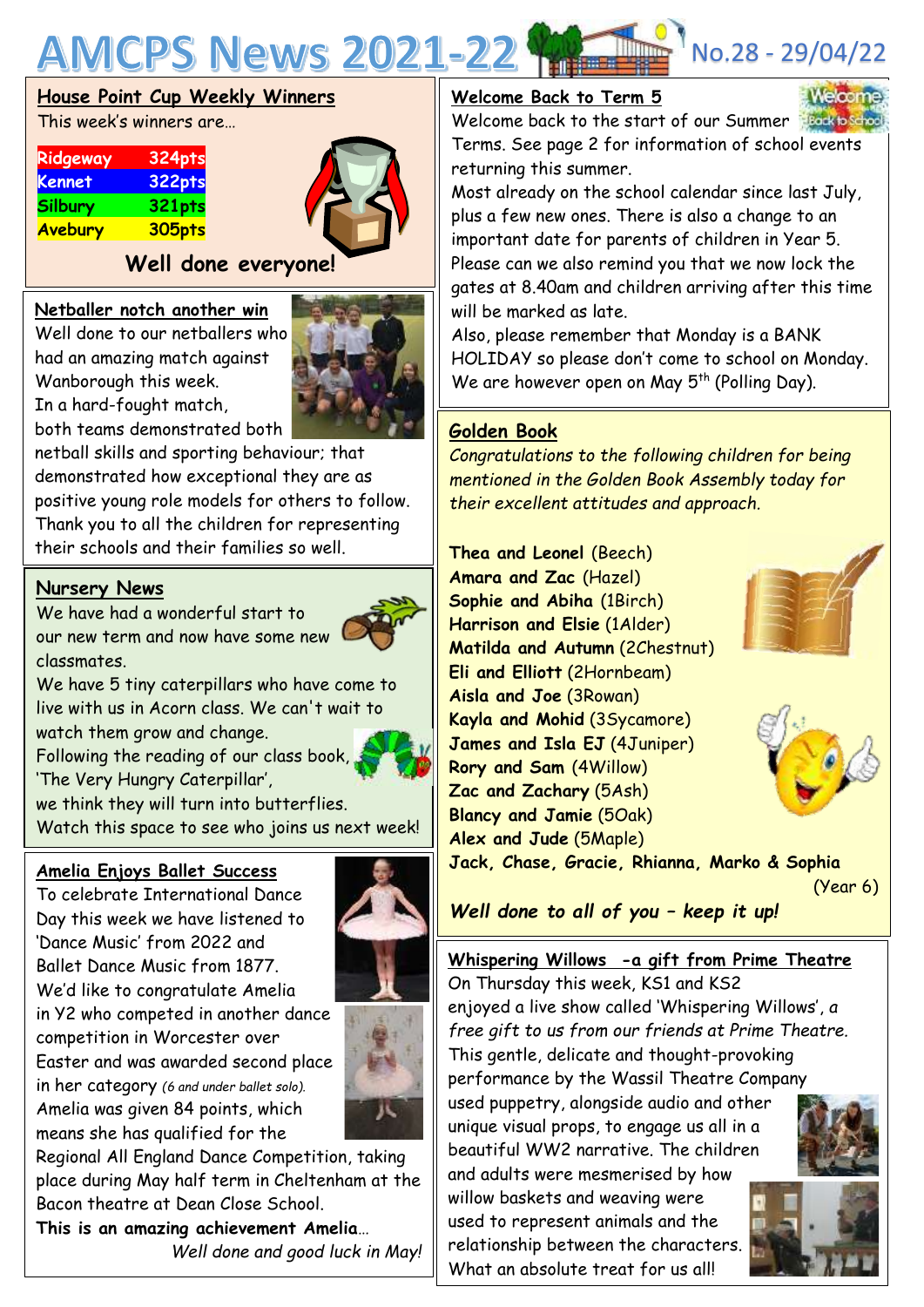#### **Office Messages**

- **All club letters** have now been returned to confirm whether your child has a club or not. They start again on Monday 9<sup>th</sup> May (except for Mrs Hayward's rounders club which starts on Monday 13<sup>th</sup> June after half term). Art Club with Mrs Rose and Mrs Farmer will start on Thursday 12<sup>th</sup> May and Football Club with Mr Shore (girls' team), Mr Badger, Mr Roberts (development) will start on Friday  $6^{th}$  May. Please note these clubs will run up to week commencing  $11^{th}$  July 2022.
- Bag2School collection will be Wednesday 18<sup>th</sup> May 2022. See posters attached page 3.
- **Year 5 Parents** …Please ensure your payments for the Isle of Wight trip in September 2022 are up to date. The whole trip must be paid for by 30<sup>th</sup> June for your child to attend the trip. Please speak to us in the office if there are any problems with this. Thank you. Original payment schedule:

| Suggested Payment Schedule - IOW Sep 2022 | Amount   To be paid by                    |
|-------------------------------------------|-------------------------------------------|
| NON-REFUNDABLE Deposit                    | £40.00 30 <sup>th</sup> November 2021     |
| $2nd$ payment                             | $£38.00$   28 <sup>th</sup> February 2022 |
| $3rd$ payment                             | $£38.00$   31st March 2022                |
| $4th$ payment                             | $£38.00$ 30 <sup>th</sup> April 2022      |
| $5th$ payment                             | £38.00 $\frac{31^{st}}{s}$ May 2022       |
| Final payment                             | $£38.00$ 30 <sup>th</sup> June 2022       |

#### **Parent Update Notes and reminders of Events this summer.**

Thank you to those who attended the Parent Update this week. We discussed a range of topics including Covid guidance, Blue Kite Growth Strategy and Curriculum Development linked to reading and our recent developments on this topic, including the purpose/effectiveness of Reading Record Booklets.

We also discussed the reintroduction of school events in terms 5&6 – please see below. Dates are already on the school [calendar](https://www.abbeymeads.swindon.sch.uk/_files/ugd/64c1c7_0e176d3798b141f2a49e24144210a91d.pdf) so please check this again using the hyperlink.

Some highlights **(all live and face to face in school…)** as reminders are:

2<sup>nd</sup> May - May Day Bank Holiday - School Closed

18<sup>th</sup> May - Bag2School Day see posters page 3.

20<sup>th</sup> May - Year 1 Assemblies

20th May – **Non Uniform Day** – Bring Bottles as a donation to FOAMS for the Fete Bottle Tombola

24th May – Book Look returns – come and see your child's work- 3-4pm – more details in future news…

27<sup>th</sup> May - END OF TERM 5

6 th June – School Closed TDD

7-10 June – Special Week – Platinum Jubilee – *includes researching the decades and a street party.*  $10^{th}$  &  $11^{th}$  June - Year 6 Camp Out - invites coming home soon!

16<sup>th</sup> June - Year 3 Meeting about the Year 4 Residential Trip next year - face to face in school.

17<sup>th</sup> June - Reception Class Assemblies

17<sup>th</sup> June - Non Uniform Day - Bring chocolate as a donation to FOAMS for the Fete Chocolate Tombola 21st June – Sports Days

1st July – SUMMER FETE – Friday after school – *this is not on the calendar but reintroduced!* 5th July – Year 5 Meeting about Year 6 next year (how Isle of Wight/Curriculum/Classes) 6.30pm *Note this meeting is a change and was originally 18th July please note this change and keep the date*

11th & 12th July – Year 6 Production for parents. (11th at 1.45pm and 12th at 6pm…time *tbc*)

13<sup>th</sup> July - Reports handed out to parents - come to school and collect them - 4.30pm

14<sup>th</sup> July - School Discos - times will be confirmed in Newsletters but are also on the calendar.

- 15<sup>th</sup> July Break The Rules Non-Uniform Day (donations to FOAMS)
- 18th July Musical Extravaganza School Field at 1.30pm

20<sup>th</sup> July Last Day of term.

There are more dates not included above – see the calendar for all meetings etc.